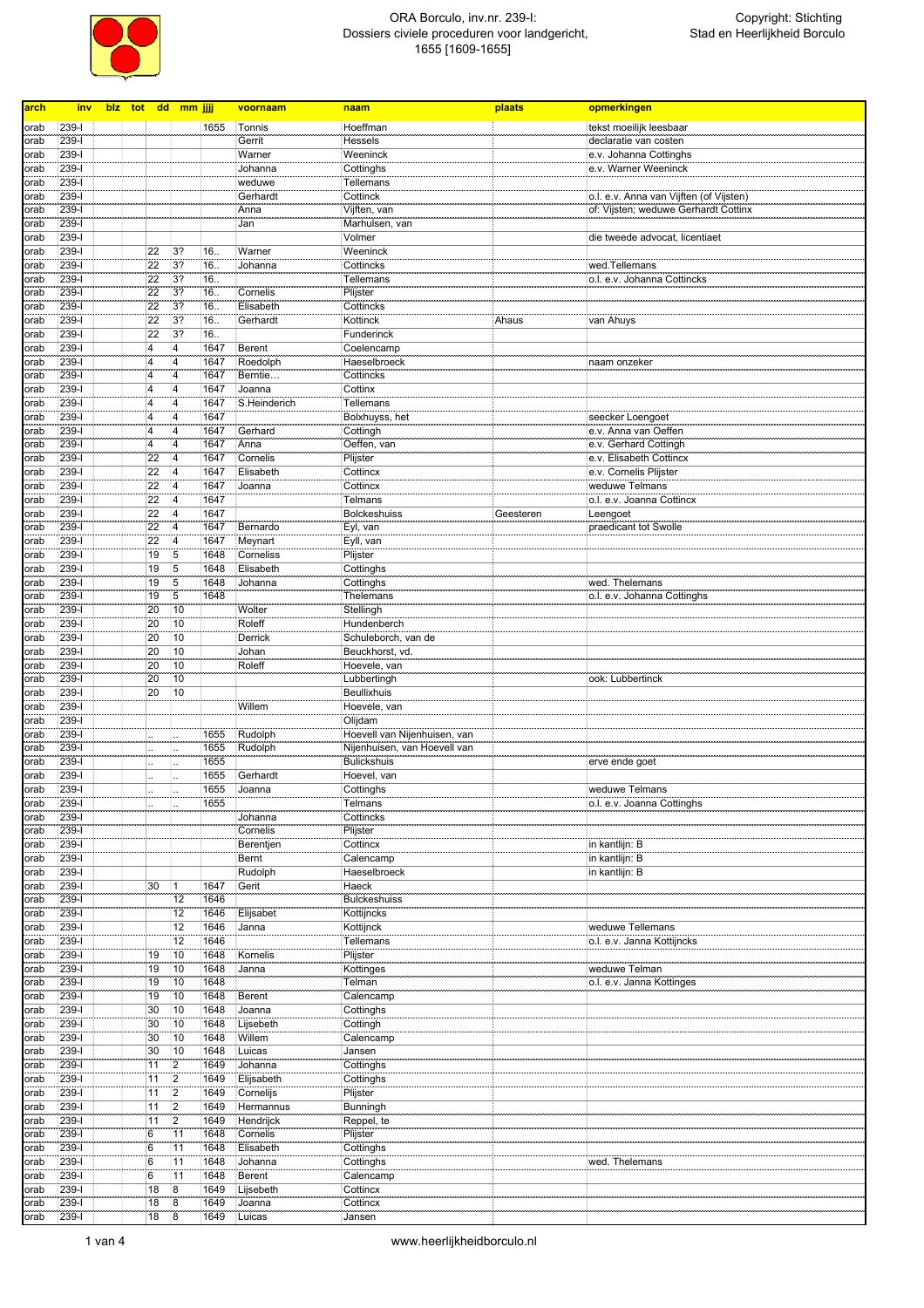

| arch         | <u>inv</u>         | blz tot dd mm jjjj |                     |              | voornaam             | naam                              | plaats         | opmerkingen                                      |
|--------------|--------------------|--------------------|---------------------|--------------|----------------------|-----------------------------------|----------------|--------------------------------------------------|
| orab         | 239-l              | 5                  | 8                   | 1648         | Janna                | Cottinx                           |                | weduwe Tellemans                                 |
| orab         | 239-l              | 5                  | 8                   | 1648         | Berent               | Calencamp                         |                |                                                  |
| orab         | 239-l              | 5                  | 8                   | 1648         | Rudolph              | Haselbroeck                       |                |                                                  |
| orab         | 239-l              | 5                  | 8                   | 1648         | Cornelis             | Plijster                          |                |                                                  |
| orab         | 239-l              | $\overline{5}$     | $\overline{8}$      | 1648         | Elisabeth            | Cottincx                          |                |                                                  |
|              |                    |                    |                     |              |                      |                                   |                | der rechten dr volmr van Joanna Cottincx, weduwe |
| orab         | 239-l              | 15                 | $\vert$ 1           | 1647         | Henrich, dr.         | Trier, van                        |                | Tellemans                                        |
| orab         | 239-l              | 15                 | 1                   | 1647         | Rudolph              | Haselbroeck                       |                |                                                  |
| orab         | $239-I$            | 15                 | $\vert$ 1           | 1647         | Gerhardt             | Haeck                             |                |                                                  |
| orab         | 239-l              | 15                 | $\vert$ 1           | 1647         | Berent               | Calencamp                         |                |                                                  |
| orab         | 239-l              | 15                 | 1                   | 1647         | Berentien            | Cottincx                          |                |                                                  |
| orab         | 239-l              | 15                 | 1                   | 1647         | Enneken              | Cottincx                          |                |                                                  |
| orab         | 239-l              | 15                 | 1                   | 1647         | Gerhardt             | Cottinck                          |                |                                                  |
| orab         | 239-l              | 15                 | $\overline{1}$      | 1647         | Anna                 | Ufften, van                       |                |                                                  |
| orab         | 239-l              | 15                 | $\vert$ 1           | 1647         | Elisabeth            | Cottinx                           |                |                                                  |
| orab         | $239 - 1$          | 15                 | $\vert$ 1           | 1647         | Joanna               | Cottincx                          |                |                                                  |
| orab<br>orab | 239-l<br>239-l     | 15<br>14           | 1<br>3              | 1647<br>1648 | Cornelis<br>Cornelis | Plijster<br>Plijster              |                |                                                  |
| orab         | 239-l              | 14                 | $\overline{3}$      | 1648         | <b>Berent</b>        | Calencamp                         |                |                                                  |
| orab         | 239-l              | 27                 | 9                   | 1648         | <b>Berent</b>        | Grotte                            |                | gerichtsdiener                                   |
| orab         | $239-I$            | 27                 | 9                   | 1648         | Elisabeth            | Cottincx                          |                |                                                  |
| orab         | $239 - 1$          | 27                 | 9                   | 1648         | Gerrit               | Haeck                             |                |                                                  |
| orab         | 239-l              | 27                 | 9                   | 1648         | Joanna               | Cottinghs                         |                |                                                  |
| orab         | 239-l              | 27                 | 9                   | 1648         |                      | Ripperda, van                     |                |                                                  |
| orab         | 239-l              | 27                 | $\overline{9}$      | 1648         |                      | <b>Bulckeshuiss</b>               |                |                                                  |
| orab         | 239-l              | 27                 | 9                   | 1648         | Herm.                | Banningh                          |                |                                                  |
| orab         | 239-l              | 24                 | 10                  | 1648         | Berentien            | Kottinghs                         |                |                                                  |
| orab         | 239-l              | 24                 | 10                  | 1648         | Elisabeth            | Cotting                           |                |                                                  |
| orab         | 239-l              | 24                 | 10                  | 1648         | Cornelis             | Plijster                          |                |                                                  |
| orab         | 239-l              | 13                 | 11                  | 1649         | weduwe               | <b>Tellemans</b>                  |                |                                                  |
| orab         | 239-l              | 13                 | 11                  | 1649         | Cornelis             | Plijster                          |                |                                                  |
| orab         | 239-l              | 27                 | 11                  | 1649         | weduwe               | Tellemans                         |                |                                                  |
| orab         | 239-l              | 27                 | 11                  | 1649         | Cornelis             | Plijster                          |                |                                                  |
| orab         | $239 - 1$          | 5                  | $\overline{2}$      | 1650         | weduwe               | Tellemans                         |                |                                                  |
| orab         | $239 - 1$          | $\overline{7}$     | 5                   | 1647         | Cornelis             | Plijster                          |                |                                                  |
| orab         | 239-l              | $\overline{7}$     | 5                   | 1647         | Elisabeth            | Cottincx                          |                |                                                  |
| orab         | 239-l              | $\overline{7}$     | 5                   | 1647         | Johanna              | Cottincx                          |                | weduwe Thelemans                                 |
| orab         | $239 - 1$          | $\overline{7}$     | $5\overline{5}$     | 1647         | Johan                | Marhulsen, van                    |                | onder 11 en 16                                   |
| orab         |                    |                    |                     |              |                      |                                   |                |                                                  |
|              | 239-l              | 7                  | 5                   | 1647         | Bernt                | Calencamp                         |                | momber van BerntCotincx kinderen                 |
| orab         | 239-l              | $\overline{7}$     | 5                   | 1647         | Rudolph              | Haselbroeck                       |                | momber van BerntCotincx kinderen                 |
| orab         | 239-l              | $\overline{7}$     | 5                   | 1647         | Gerardus             | Cotinck                           |                |                                                  |
| orab         | 239-l              | 22                 | 6                   | 16           | Hijndrijck           | Telma                             |                | 1609????                                         |
| orab         | 239-l              | 22                 | 6                   | 16           | Johana               | Kottinck                          | Ahaus          | 1609????                                         |
| orab         | 239-l              | $\overline{22}$    | 6                   | 16           | Anna                 | Uften, van                        |                | 1609????                                         |
| orab         | 239-l              | 25                 | 9                   | 1611         | Gerhardt             | Kottinck van Ahauss               |                | testament                                        |
| orab         | 239-l              | 25                 | 9                   | 1611         | Anna                 | Uften, van                        |                | vrouw van G.A.                                   |
| orab         | $239-I$            | 25                 | 9                   | 1611         | Wolter               | Ufften, van                       |                | of: van Uffen?                                   |
| orab         | 239-l              | 25                 | 9                   | 1611         | Anna                 | Ufften, van                       |                |                                                  |
| orab         | 239-l              | 25                 | 9                   | 1611         | Elisabeth            | Ufften, van                       |                |                                                  |
| orab         | $239 - 1$          | 25                 | $\overline{9}$      | 1611         |                      | Twill                             |                | dat halve erfterste T.                           |
| orab         | $239 - 1$          | 25                 | $\overline{9}$      | 1611         | Anneke               | Kottinck<br>Kottinck              |                | naam onzeker<br>naam onzeker                     |
| orab         | 239-1              | 25                 | $\overline{9}$      | 1611         | Wiegmoet             |                                   | <b>Borculo</b> |                                                  |
| orab<br>orab | 239-l<br>$239 - 1$ | 25<br>25           | $\overline{9}$<br>9 | 1611<br>1611 |                      | <b>Bulckes kamp</b><br>Braeck, de |                |                                                  |
| orab         | 239-1              | 25                 | $\overline{9}$      | 1611         | Gert                 | Arninck                           |                |                                                  |
| orab         | $239 - 1$          | 25                 | $\overline{9}$      | 1611         | Willem               | Goetinck                          |                |                                                  |
| orab         | $239 - 1$          | 25                 | $\overline{9}$      | 1611         | Thomas               | Uften, van                        |                |                                                  |
| orab         | 239-1              | 25                 | $\overline{9}$      | 1611         | Jan                  | Avest                             |                |                                                  |
| orab         | 239-1              | 25                 | 9                   | 1611         | Otto                 | Ufften, van                       |                |                                                  |
| orab         | $239 - 1$          | 25                 | $\overline{9}$      | 1611         |                      | <b>Bulckeshauss</b>               |                | die havesate                                     |
| orab         | 239-1              | 25                 | 9                   | 1611         |                      | Bevervorde, van                   |                |                                                  |
| orab         | 239-1              | 25                 | 9                   | 1611         | Johan                | <b>Udinck</b>                     |                |                                                  |
| orab         | $239 - 1$          | 25                 | 9                   | 1611         | Frans                | Bulo, van                         |                |                                                  |
| orab         | $239-I$            | 25                 | 9                   | 1611         | Jacob                | Kottinck                          |                |                                                  |
| orab         | 239-l              | 25                 | 9                   | 1611         | Bernhardt            | Moyderman                         |                |                                                  |
| orab         | $239 - 1$          | 25                 | 9                   | 1611         | Hermannus            | Keppel, van                       |                |                                                  |
| orab         | $239-I$            | 25                 | 9                   | 1611         | Rudolff              | Hoevel zu Nijenhauss              |                |                                                  |
| orab         | 239-l              | 24                 | 9                   | 1609         | Henrichen            | <b>Telmans</b>                    |                |                                                  |
| orab         | $239 - 1$          | $\overline{24}$    | $\overline{9}$      | 1609         | Johann               | Kottinck                          |                |                                                  |
| orab         | $239 - 1$          | 24                 | 9                   | 1609         | Willemken            | <b>Telmans</b>                    |                | wedtwe van Jobst T.                              |
| orab         | 239-1              | 24                 | 9                   | 1609         | Jobst                | Telmans                           |                |                                                  |
| orab         | $239 - 1$          |                    |                     |              | Gerdrut              | <b>Telmans</b>                    |                |                                                  |
| orab         | $239 - 1$          |                    |                     |              | Wolter               | Oest, van                         |                |                                                  |
| orab         | 239-l              |                    |                     |              | Albert               | Sluieter                          |                |                                                  |
| orab         | 239-1              |                    |                     |              | Hendck               | Müller                            |                |                                                  |
| orab         | $239 - 1$          |                    |                     |              | Gerrit               | <b>Muller</b>                     |                |                                                  |
| orab         | 239-l              |                    |                     |              | Maria                | Raesfels, van                     |                |                                                  |
| orab<br>orab | 239-l<br>$239 - 1$ |                    |                     |              | Anna<br>Hendryck     | Leije, ter<br><b>Boesmakers</b>   |                |                                                  |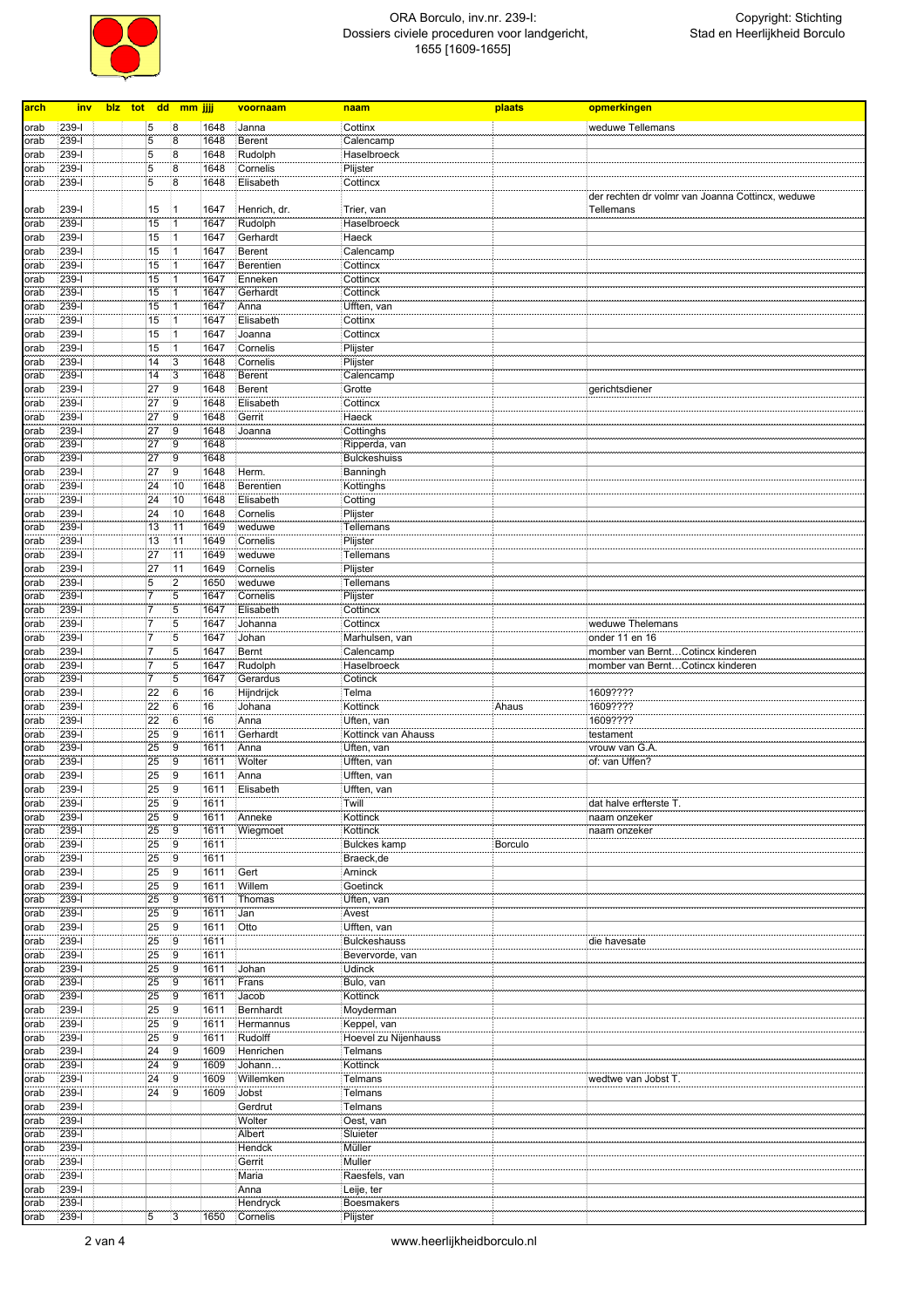

| arch | inv       | blz tot dd mm jjjj      |                         |      | voornaam      | naam                     | plaats    | opmerkingen                      |
|------|-----------|-------------------------|-------------------------|------|---------------|--------------------------|-----------|----------------------------------|
|      |           |                         |                         |      |               |                          |           |                                  |
| orab | 239-l     | 5                       | 3                       | 1650 | Joanna        | Cottinx                  |           |                                  |
| orab | $239 - 1$ | 19                      | $\overline{3}$          | 1650 | Cornelis      | Plijster                 |           |                                  |
| orab | $239 - 1$ | 19                      | $\overline{3}$          | 1650 |               | <b>Tellemans</b>         |           | wed.T.                           |
| orab | 239-l     | $\overline{2}$          | $\overline{\mathbf{4}}$ | 1650 |               | <b>Tellemans</b>         |           | wed.T.                           |
| orab | $239 - 1$ | $\overline{\mathbf{c}}$ | $\overline{4}$          | 1650 | Cornelis      | Plijster                 |           |                                  |
| orab | $239 - 1$ | $\overline{2}$          | 4                       | 1650 |               | <b>Bulckeshuiss</b>      |           | het leengoet                     |
| orab | 239-l     | $\overline{c}$          | $\overline{4}$          | 1650 | jor.          | Hoevel                   |           |                                  |
| orab | 239-l     | $\overline{c}$          | $\overline{\mathbf{4}}$ | 1650 |               | Ripperda                 |           |                                  |
| orab | $239-I$   | 23                      | $\overline{8}$          | 1649 | Johanna       | Cottincx                 |           |                                  |
| orab | 239-l     | 23                      | $\boldsymbol{8}$        | 1649 | Trui          | Haele, ter               |           | getuigen                         |
| orab | 239-l     | 23                      | 8                       | 1649 | Griete        | Jegers                   |           | getuigen                         |
| orab | $239-I$   | 19                      | $5\overline{5}$         | 1648 | Cornelis      | Plijster                 |           |                                  |
| orab | 239-l     | 19                      | $5\phantom{.0}$         | 1648 | Elisabeth     | Cottinghs                |           |                                  |
| orab | 239-l     | 19                      | $5\phantom{.0}$         | 1648 | Johanna       | Cottinghs                |           |                                  |
| orab | $239 - 1$ | 14                      | 1                       | 1631 | Gerhart       | Kottinck van Ahuiss      |           |                                  |
| orab | $239 - 1$ | 14                      | $\vert$ 1               | 1631 | Anna          | Ufften, van              |           |                                  |
| orab | 239-l     | 14                      | $\vert$ 1               | 1631 |               | <b>Bullickhuiss</b>      |           | het landgoet                     |
| orab | $239 - 1$ | 14                      | $\vert$ 1               | 1631 | Rudolph       | Hoevel, van              |           |                                  |
| orab | $239 - 1$ | 14                      | $\vert$ 1               | 1631 | Johan         | Romunde, van             |           |                                  |
| orab | 239-l     | 14                      | $\vert$ 1               | 1631 | Arent         | Romunde, van             |           |                                  |
| orab | $239-I$   | 24                      | 8                       | 1614 | Rudolph       | Hovel, van,toe Nienhuiss |           |                                  |
| orab | $239-I$   | 24                      | $\overline{8}$          | 1614 | Anna          | Uffs, van                |           | weduwe van G.K.                  |
| orab | 239-l     | 24                      | 8                       | 1614 | Gerhardt      | Kottinck                 |           |                                  |
| orab | 239-l     | 24                      | 8                       | 1614 |               | <b>Bulckshuiss</b>       |           |                                  |
| orab | $239-I$   | 24                      | 8                       | 1614 | Johan         | Stuir                    |           |                                  |
| orab | 239-l     | 24                      | 8                       | 1614 | Lambert       | Hofmeijer                |           |                                  |
| orab | 239-l     | 22                      | $\overline{\mathbf{4}}$ | 1647 | Cornelis      | Plijster                 |           |                                  |
| orab | $239 - 1$ | 22                      | $\overline{4}$          | 1647 | Elisabeth     | Cottincx                 |           |                                  |
| orab | 239-l     | 22                      | $\overline{\mathbf{4}}$ | 1647 | Joanna        | Cottincks                |           | weduwe Telmans                   |
| orab | 239-l     | 22                      | $\overline{4}$          | 1647 |               | <b>Bulckeshuis</b>       | Geesteren |                                  |
|      | $239 - 1$ | 22                      | $\overline{4}$          | 1647 | Bernardo      | Eyl, van                 | Zwolle    | Leengoet<br>praedicant tot Swoll |
| orab |           |                         | $\overline{7}$          |      |               |                          |           |                                  |
| orab | 239-l     | 26                      |                         | 1648 | Cornelis      | Plijster                 |           |                                  |
| orab | 239-l     | 26                      | 7                       | 1648 | Elisabeth     | Cottincks                |           |                                  |
| orab | $239 - 1$ | 26                      | $\overline{7}$          | 1648 | Johanna       | Cottinghs                |           | weduwe Tellmans                  |
| orab | $239 - 1$ | 26                      | $\overline{7}$          | 1648 | Bernardo      | Eyl, van                 |           |                                  |
| orab | 239-l     | $\boldsymbol{2}$        | 12                      | 1648 | Janna         | Kotinges                 |           | weduwe Telmans                   |
| orab | $239-I$   | $\overline{2}$          | 12                      | 1648 | Kornelis      | Plijster                 |           |                                  |
| orab | $239 - 1$ | 19                      | $\overline{5}$          | 1648 | Cornelis      | Plijster                 |           | man van E.C.                     |
| orab | 239-l     | 19                      | $5\overline{5}$         | 1648 | Elisabeth     | Cottinghs                |           | vrouw van C.P.                   |
| orab | 239-l     | 21                      | 5                       | 1650 |               | Tellemans                |           | de weduwe T.                     |
| orab | $239 - 1$ | $\overline{21}$         | $\overline{5}$          | 1650 | Cornelis      | Plijster                 |           |                                  |
| orab | 239-l     | 25                      | 6                       | 1650 |               | <b>Tellemans</b>         |           |                                  |
| orab | 239-l     | 25                      | 6                       | 1650 | Cornelis      | Plijster                 |           |                                  |
| orab | 239-l     | 9                       | $\overline{7}$          | 1650 | Cornelis      | Plijster                 |           |                                  |
| orab | 239-l     | 9                       | $\overline{7}$          | 1650 |               | <b>Tellemans</b>         |           |                                  |
| orab | 239-l     | $\mathbf{1}$            | 10                      | 1650 |               | Tellemans                |           |                                  |
| orab | $239-I$   | 1                       | 10                      | 1650 | Cornelis      | Plijster                 |           |                                  |
| orab | 239-l     | $\mathbf{1}$            | 10                      | 1650 | Elisabeth     | Cottincx                 |           |                                  |
| orab | 239-l     | $\overline{1}$          | 10                      | 1650 | Joanna        | Cottincx                 |           | wed.Thelemans                    |
| orab | $239 - 1$ | $\mathbf{1}$            | 10                      | 1650 | Bernt         | Calencamp                |           | art.44,47                        |
| orab | $239 - 1$ | 15                      | 10                      | 1650 | Cornelis      | Plijster                 |           |                                  |
| orab | 239-l     | 15                      | 10                      | 1650 | Joanna        | Cottincx                 |           |                                  |
| orab | $239-I$   | 12                      | 11                      | 1650 |               | Tellemans                |           |                                  |
| orab | $239 - 1$ | $\overline{12}$         | 11                      | 1650 | Cornelis      | Plijster                 |           |                                  |
| orab | 239-l     | 26                      | 11                      | 1650 | Joanna        | Cottincx                 |           |                                  |
| orab | $239 - 1$ | 26                      | 11                      | 1650 | Cornelis      | Plijster                 |           |                                  |
| orab | $239 - 1$ | 26                      | 11                      | 1650 | Elisabeth     | Cottincx                 |           |                                  |
|      | 239-l     | 26                      | 11                      | 1650 |               |                          |           |                                  |
| orab |           |                         |                         |      | <b>Berent</b> | Calencamp                |           |                                  |
| orab | 239-l     | 26                      | 11                      | 1650 |               | <b>Bulcxhuis</b>         |           | het leen                         |
| orab | $239 - 1$ | 28                      | $\overline{1}$          | 1651 |               | Tellemans                |           | de weduwe T.                     |
| orab | 239-l     | 28                      | $\overline{1}$          | 1651 | Cornelis      | Plijster                 |           |                                  |
| orab | 239-l     | 11                      | $ 2\rangle$             | 1651 | Cornelis      | Plijster                 |           |                                  |
| orab | $239-I$   | 11                      | $ 2\rangle$             | 1651 | Joanna        | Cottincx                 |           | weduwe Tellemans                 |
| orab | 239-l     | 11                      | $\overline{2}$          | 1651 | <b>Berent</b> | Calencamp                |           | art.23                           |
| orab | 239-l     | 14                      | 6                       | 1651 | Joanna        | Cottincx                 |           |                                  |
| orab | $239 - 1$ | 14                      | 6                       | 1651 | Cornelis      | Plijster                 |           |                                  |
| orab | $239-I$   | 14                      | 6                       | 1651 | Elisabeth     | Cottincx                 |           |                                  |
| orab | 239-l     | 14                      | 6                       | 1651 | Jan           | Marhulsen, van           |           |                                  |
| orab | 239-l     | 13                      | $\overline{2}$          | 1655 | Warner        | Weeninck                 |           |                                  |
| orab | $239 - 1$ | 13                      | $\overline{2}$          | 1655 | Elijsabeth    | Cottinghs                |           | weduwe Plijster                  |
| orab | 239-l     | 27                      | 2                       | 1655 | Warner        | Weeninck                 |           |                                  |
| orab | $239 - 1$ | 27                      | $ 2\rangle$             | 1655 | Johanna       | Cottinghs                |           |                                  |
| orab | $239 - 1$ | 27                      | $\overline{2}$          | 1655 | Elijsabeth    | Cottinghs                |           | weduwe Plijster                  |
| orab | 239-l     | 7                       | 3                       | 1655 | Elijsabeth    | Cottinghs                |           |                                  |
| orab | 239-l     | 7                       | 3                       | 1655 | Johanna       | Cottinghs                |           | huisvrouwe van Warner W.         |
| orab | $239 - 1$ | 7                       | 3                       | 1655 | Warner        | Weeninck                 |           |                                  |
| orab | 239-l     | $\overline{7}$          | 3                       | 1655 | Anna          | Uffte, van               |           | weduwe Cottinghs                 |
| orab | $239-I$   | 8                       | 5                       | 1655 | Warner        | Weeninck                 |           |                                  |
| orab | $239 - 1$ | $\overline{8}$          | $\overline{5}$          | 1655 | Elijsabeth    | Cottinghs                |           | weduwe Plijsters                 |
|      |           |                         | 6                       |      |               |                          |           |                                  |
| orab | $239-I$   | 22                      |                         | 1655 | Elijsabeth    | Cottinghs                |           | weduwe Plijsters                 |